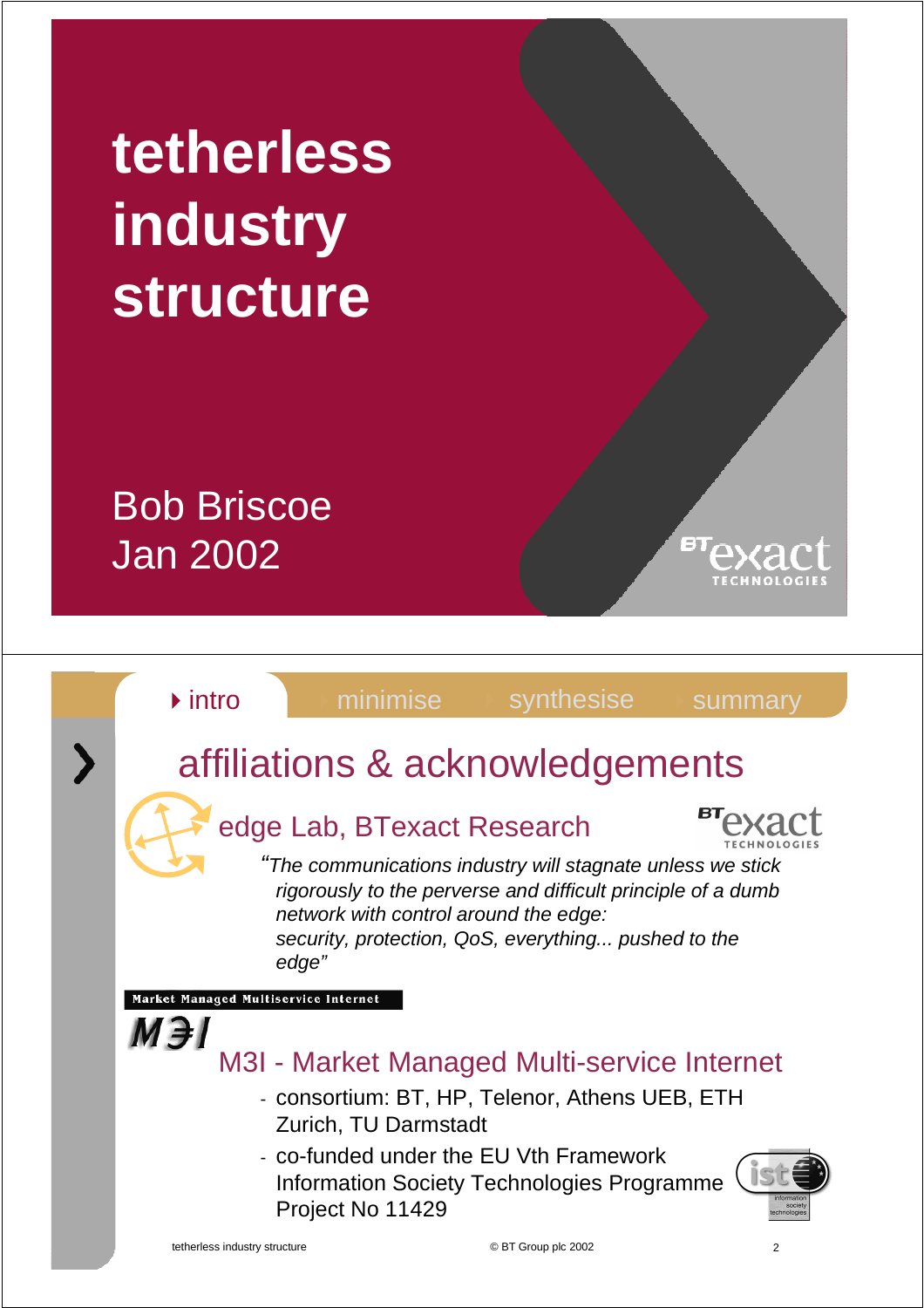

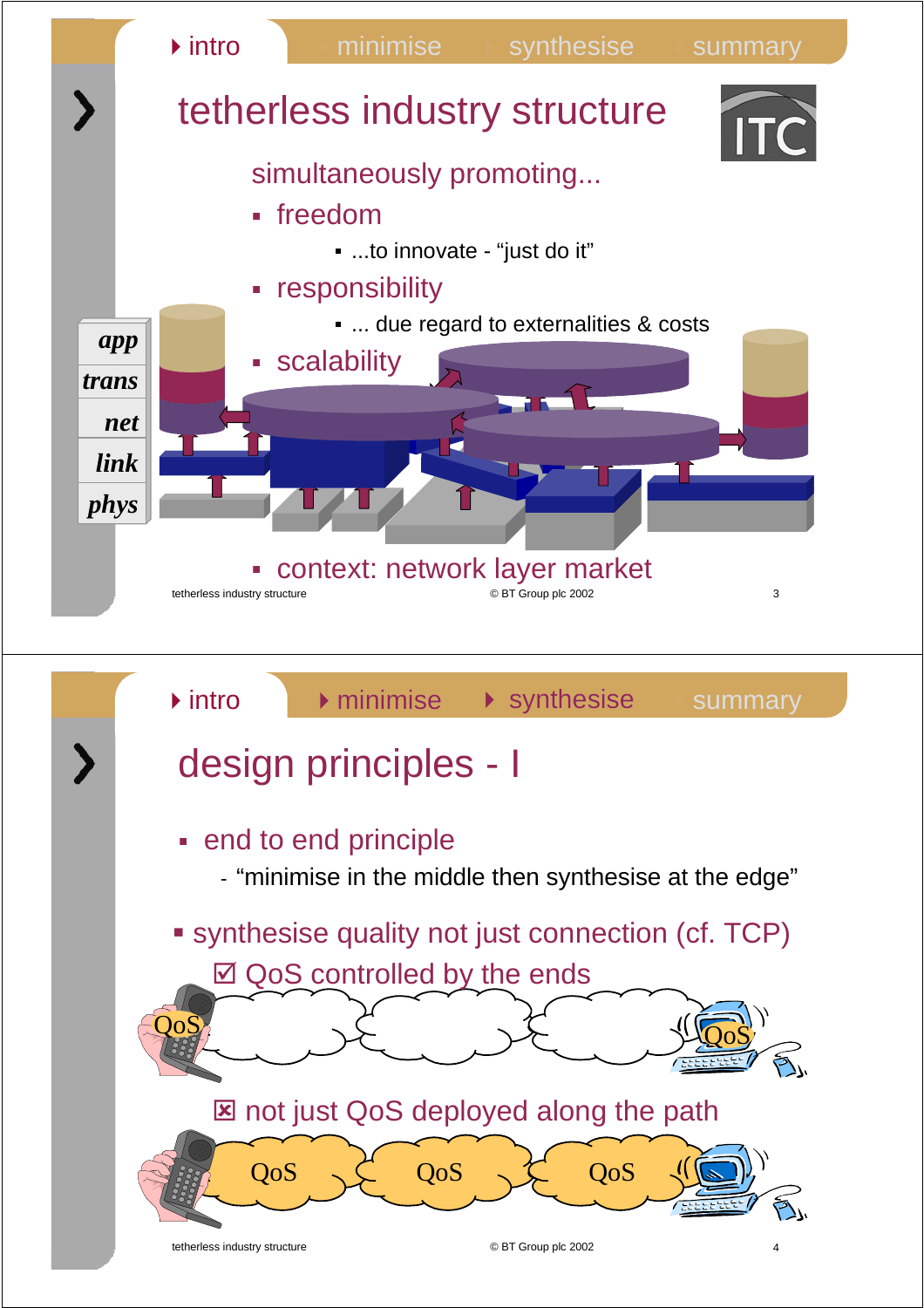

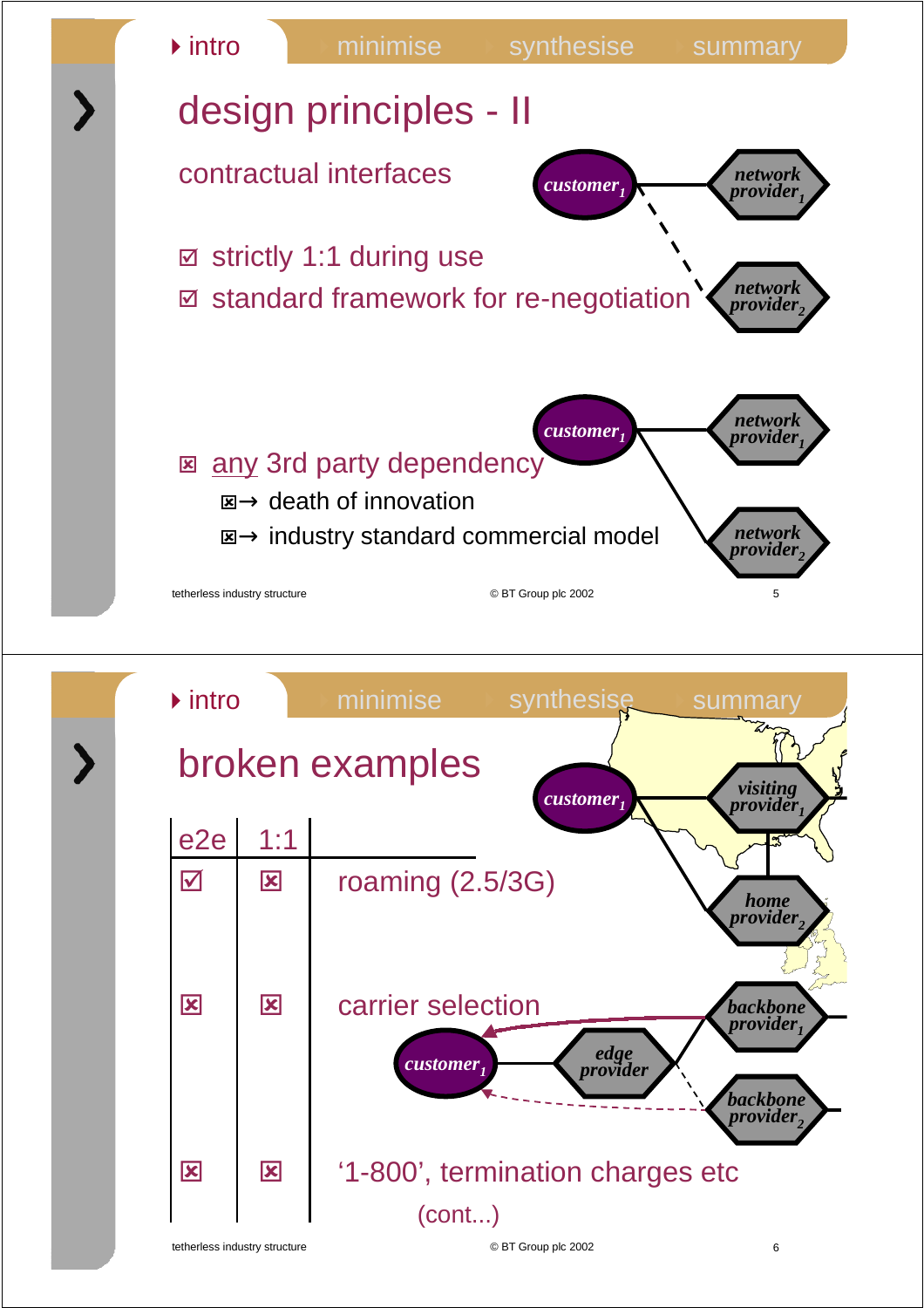

## **minimise**

#### **in the middle**

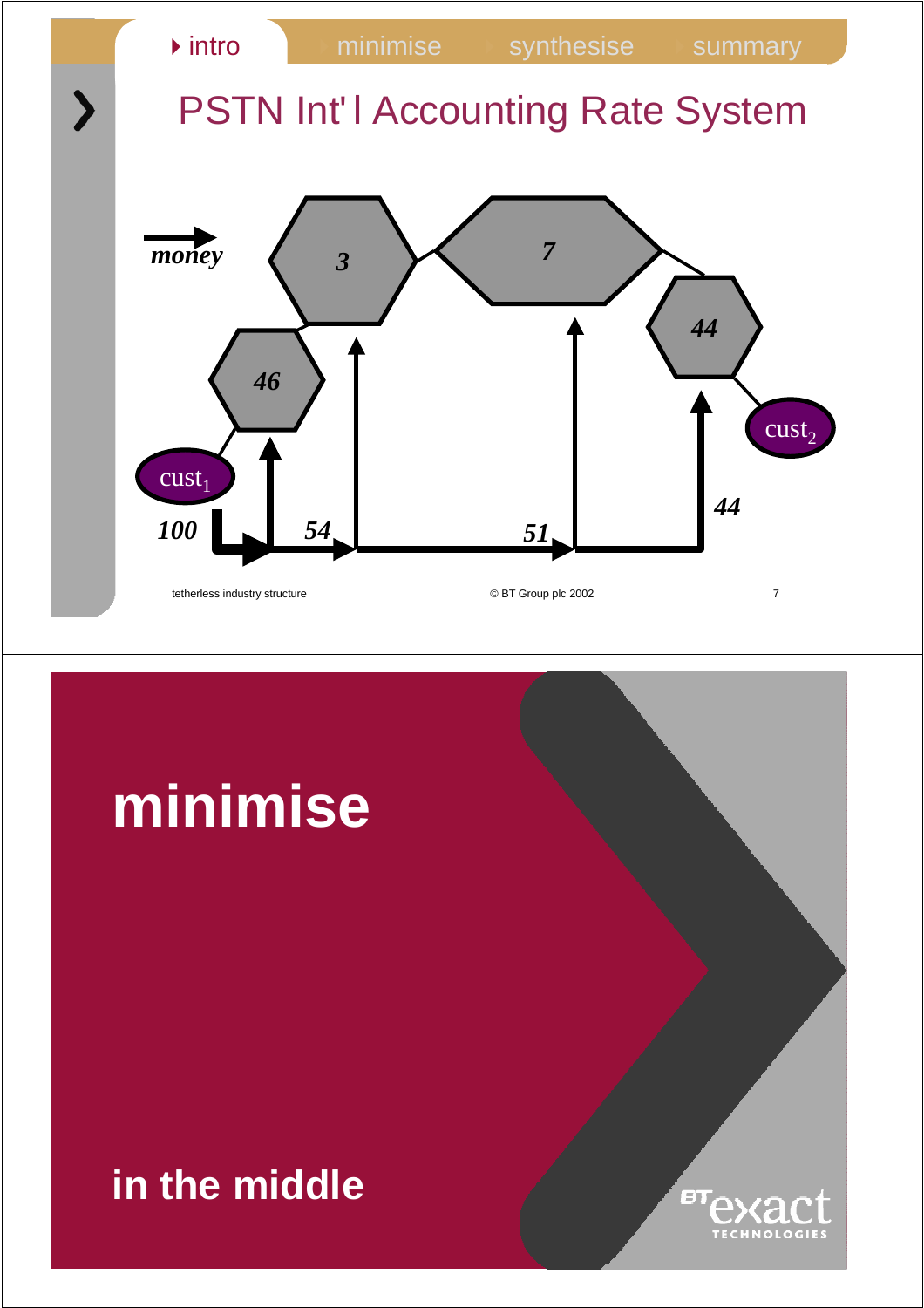

![](_page_4_Figure_1.jpeg)

tetherless industry structure © BT Group plc 2002 10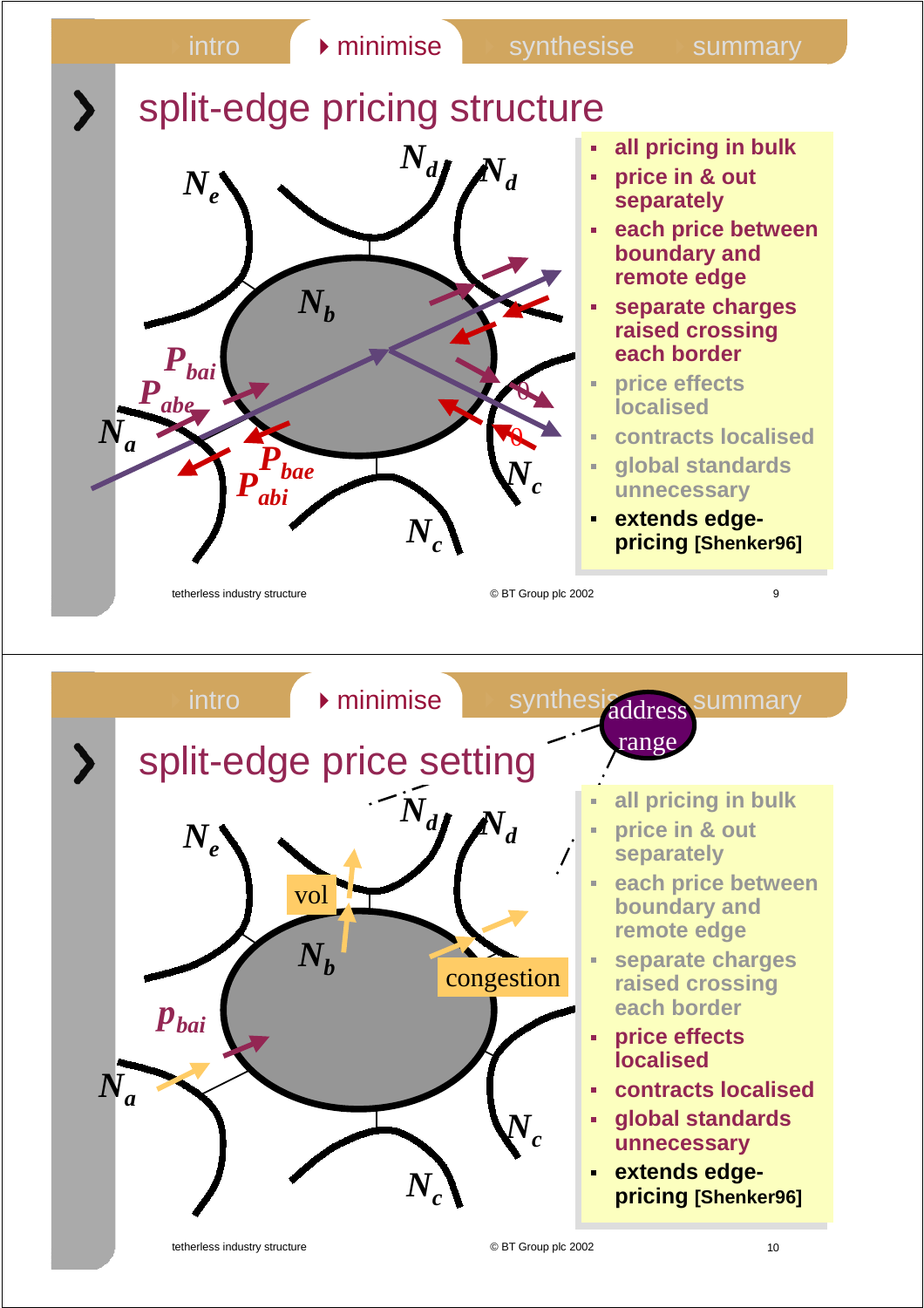![](_page_5_Figure_0.jpeg)

![](_page_5_Figure_1.jpeg)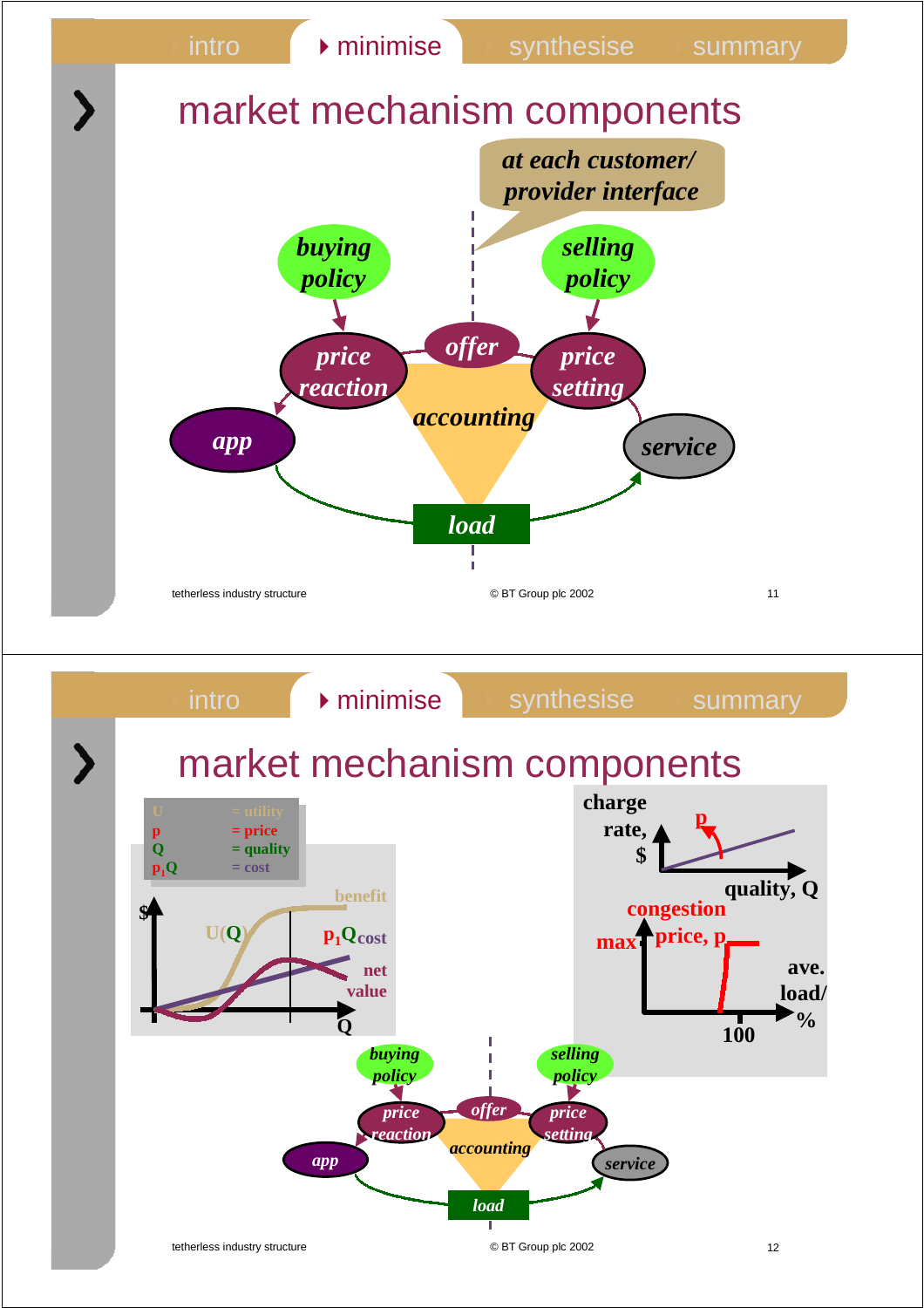![](_page_6_Figure_0.jpeg)

![](_page_6_Figure_1.jpeg)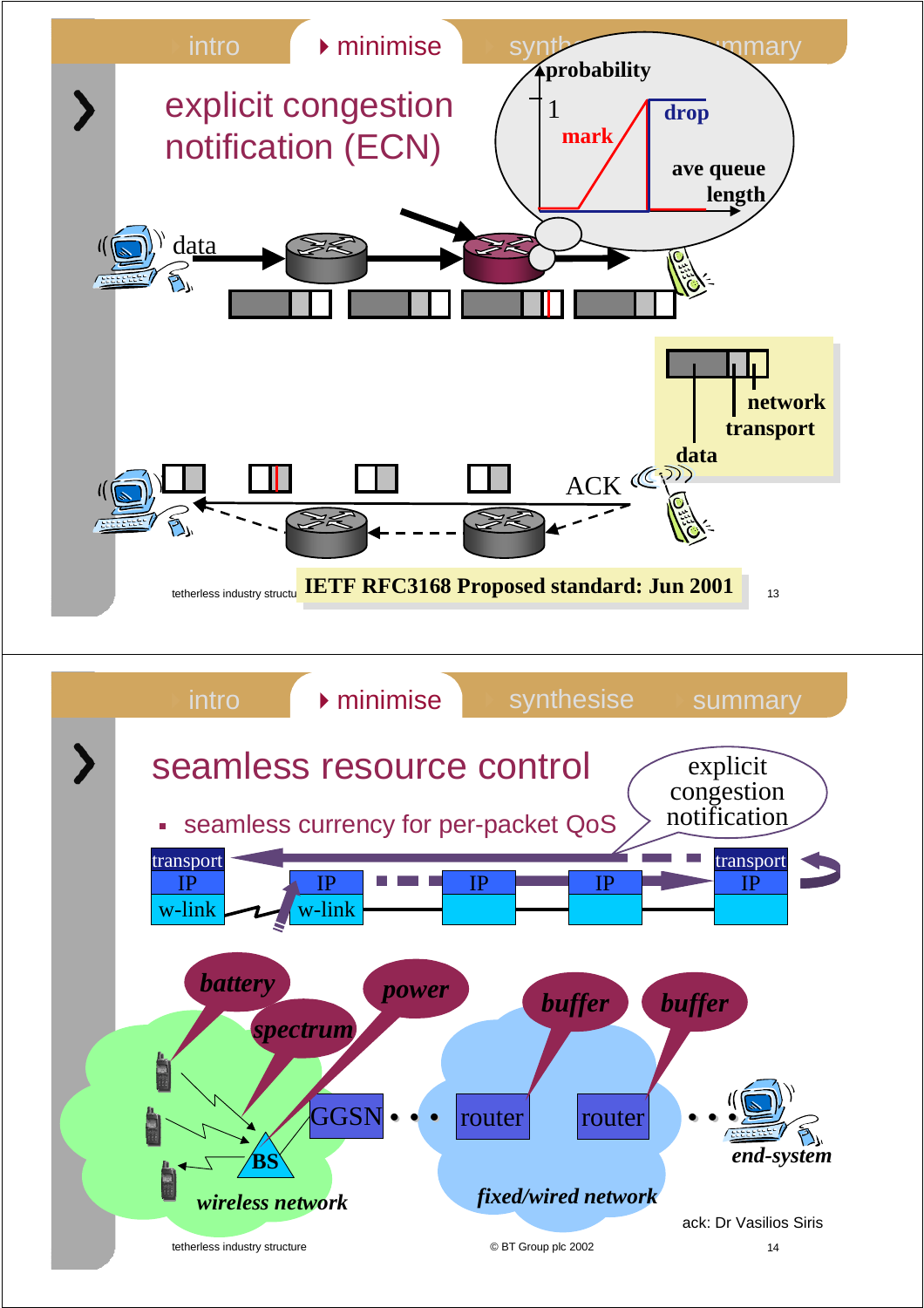# **then synthesise**

### **at the edge**

![](_page_7_Figure_2.jpeg)

E)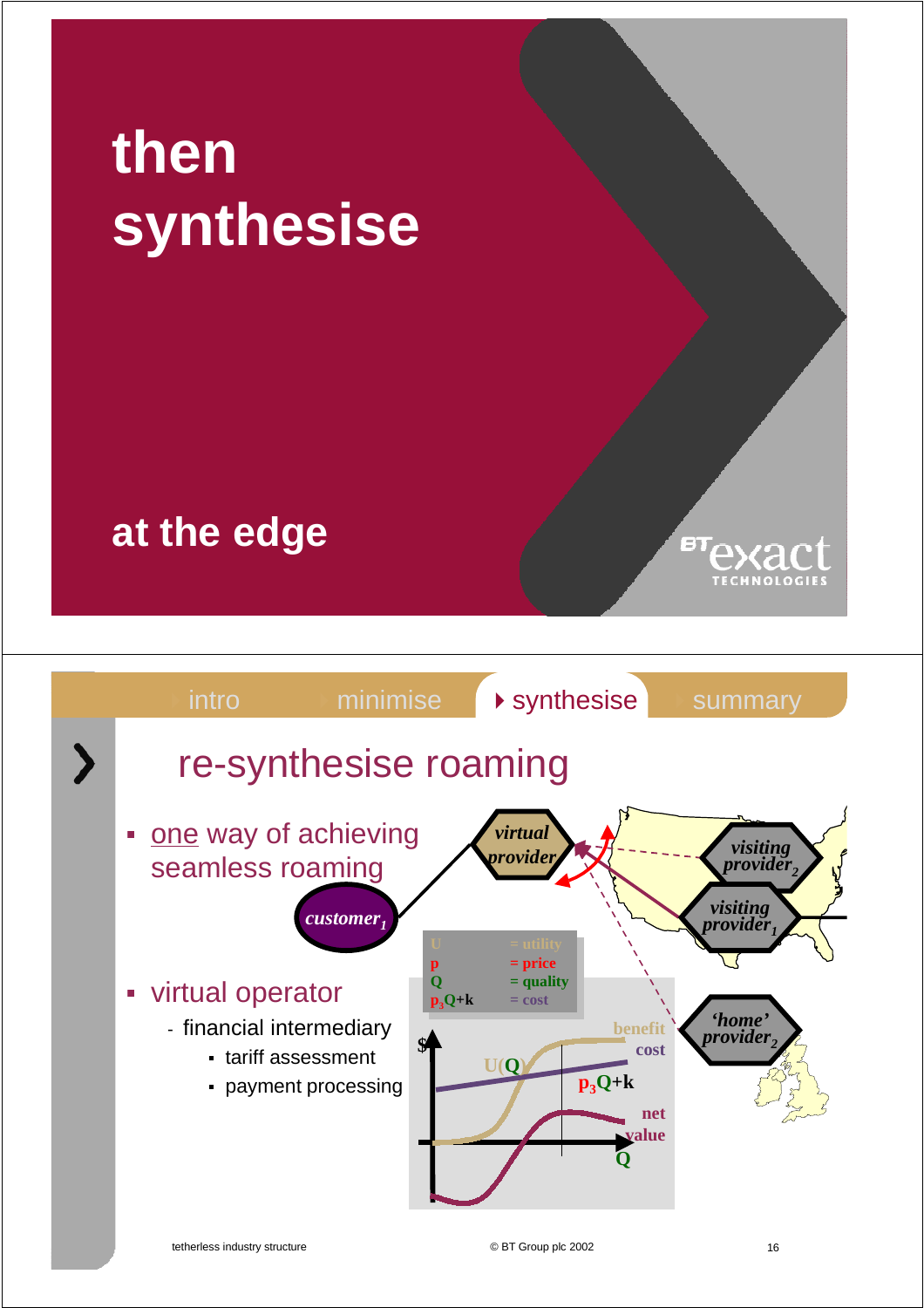![](_page_8_Figure_0.jpeg)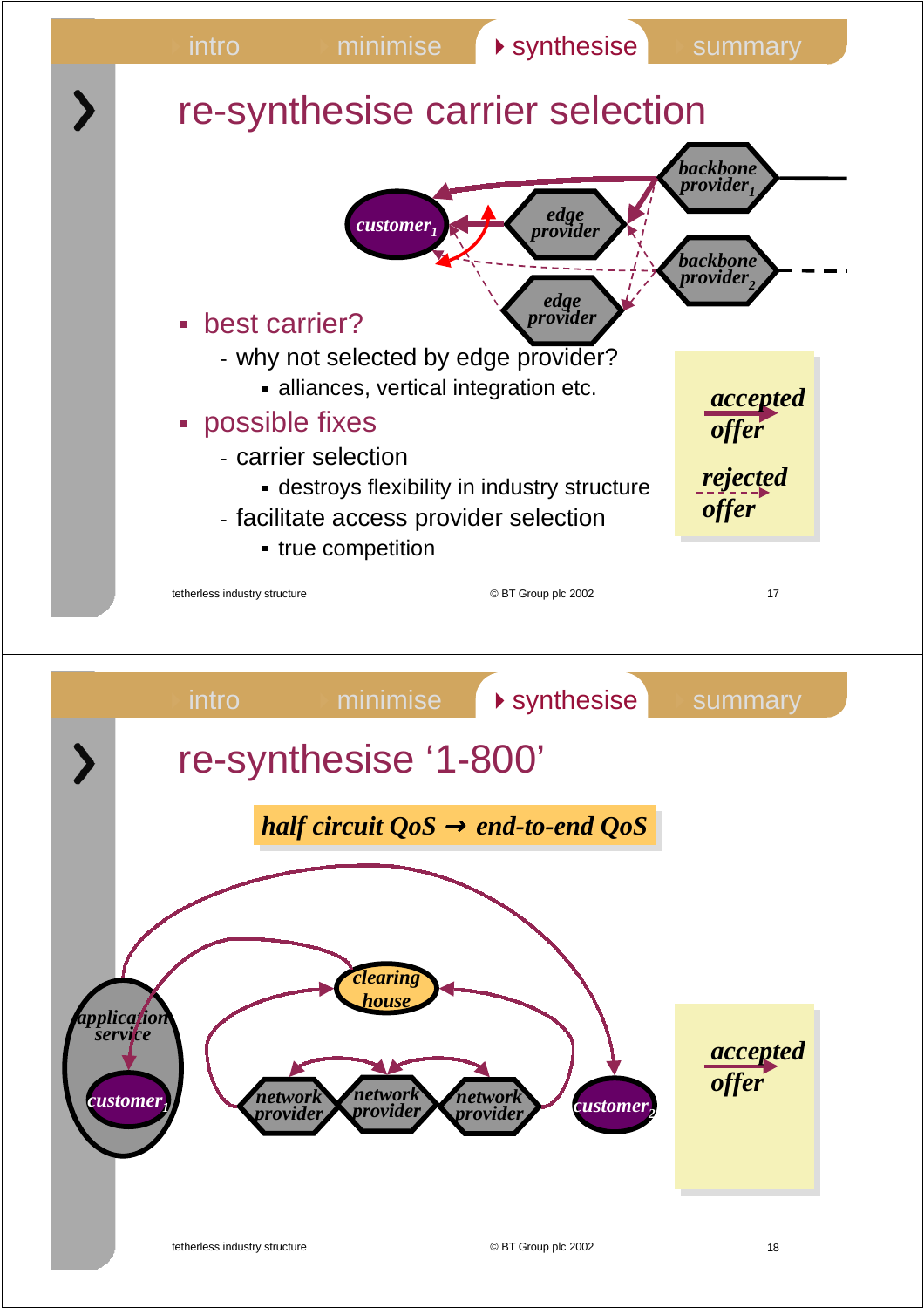![](_page_9_Figure_0.jpeg)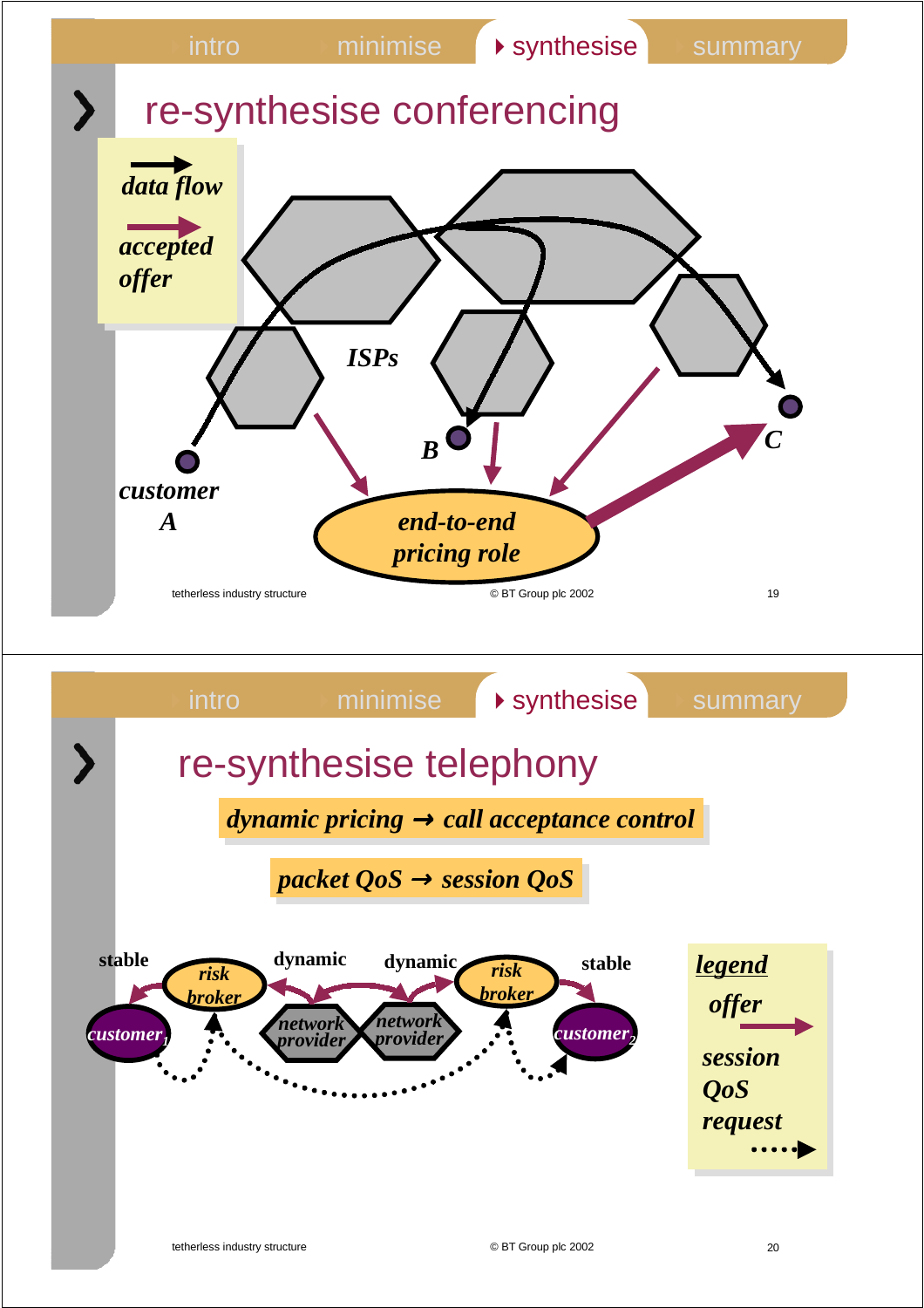![](_page_10_Figure_0.jpeg)

![](_page_10_Figure_1.jpeg)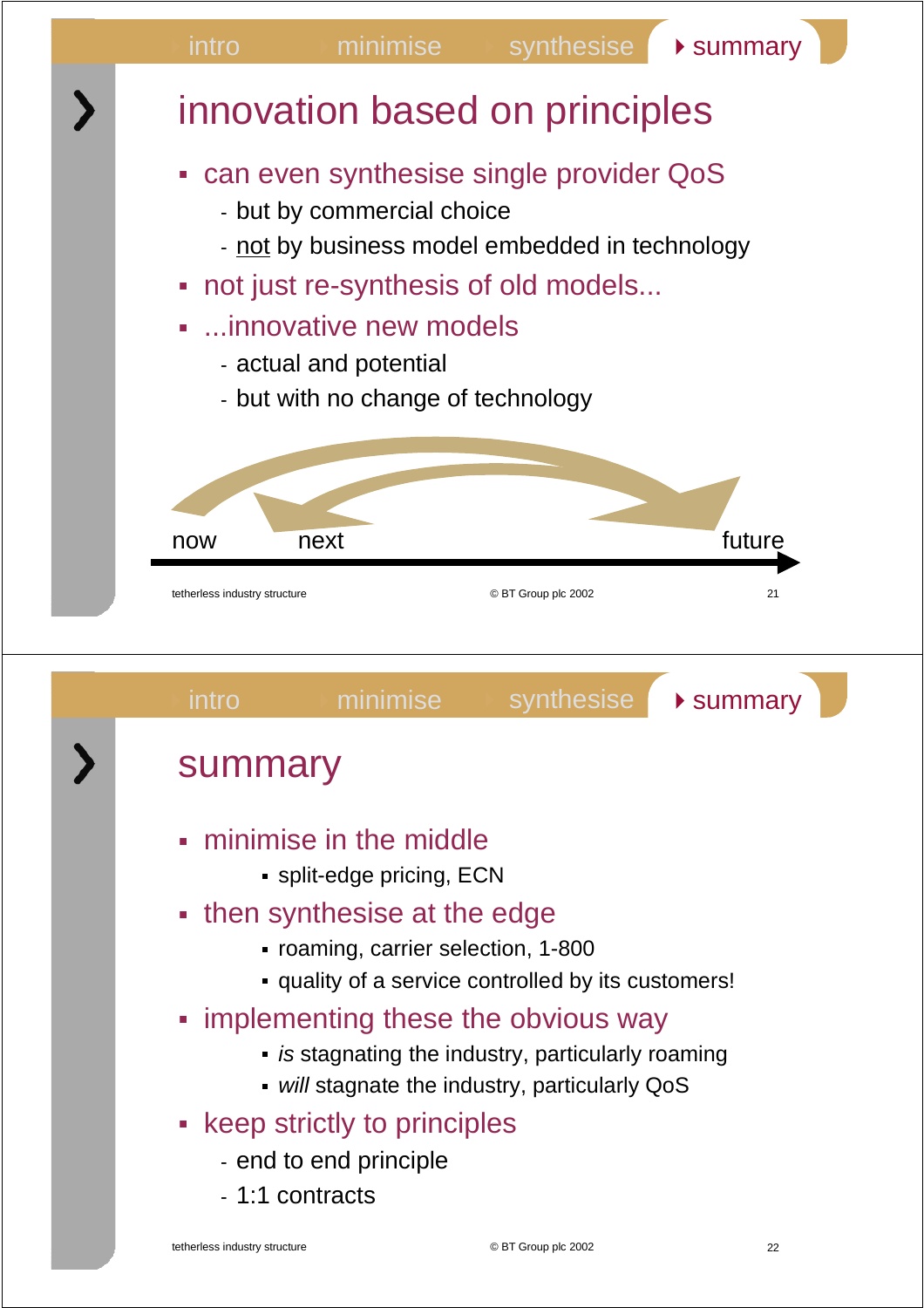intro minimise synthesise summary tetherless industry structure and the control of BT Group plc 2002 23 more info M3I consortium  Jan 2000 - Mar 2002  contacts, background and first deliverables:  www.m3i.org/ Bob Briscoe:  www.btexact.com/people/briscorj/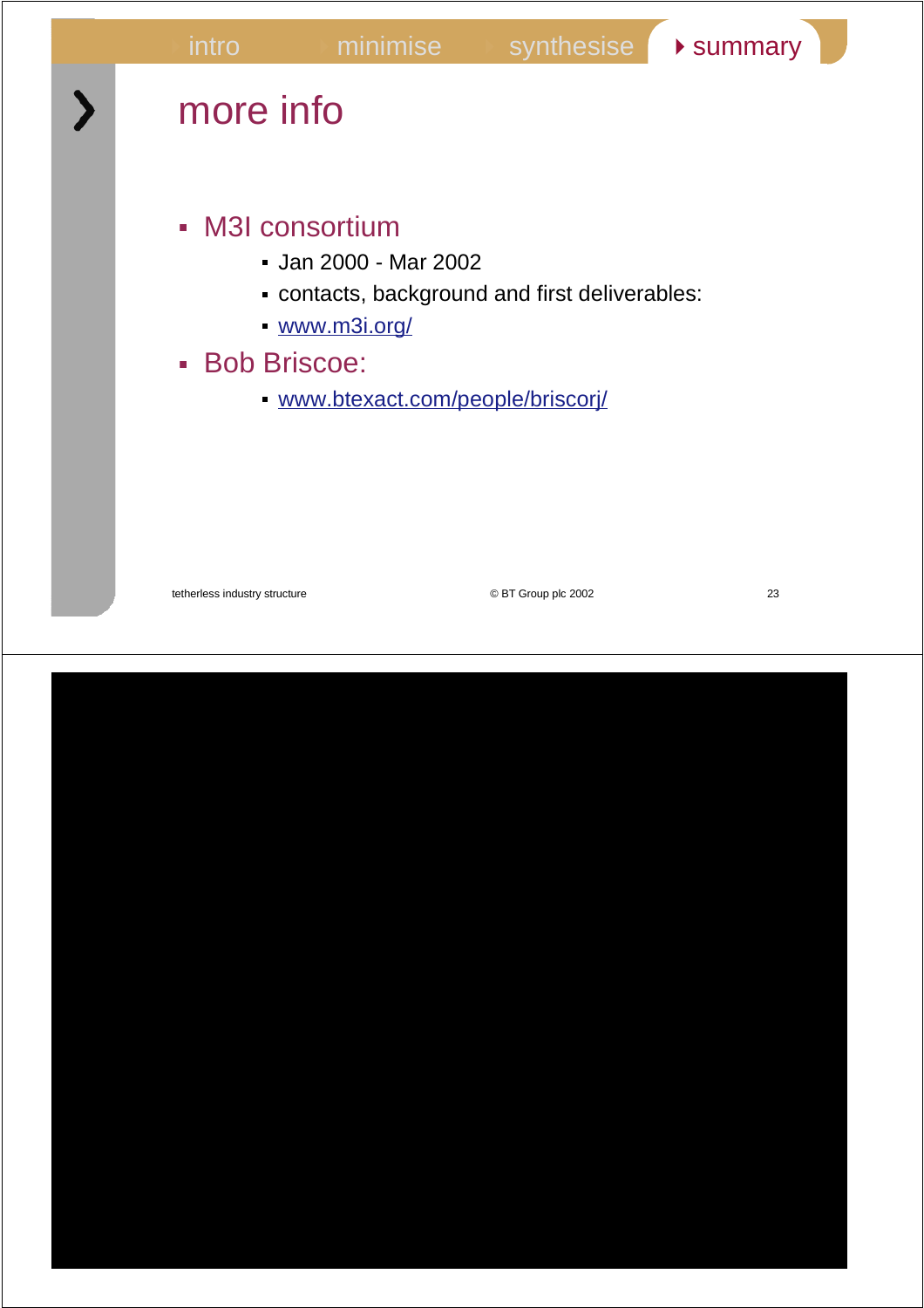![](_page_12_Picture_0.jpeg)

tetherless industry structure  $\bullet$  DET Group plc 2002 26